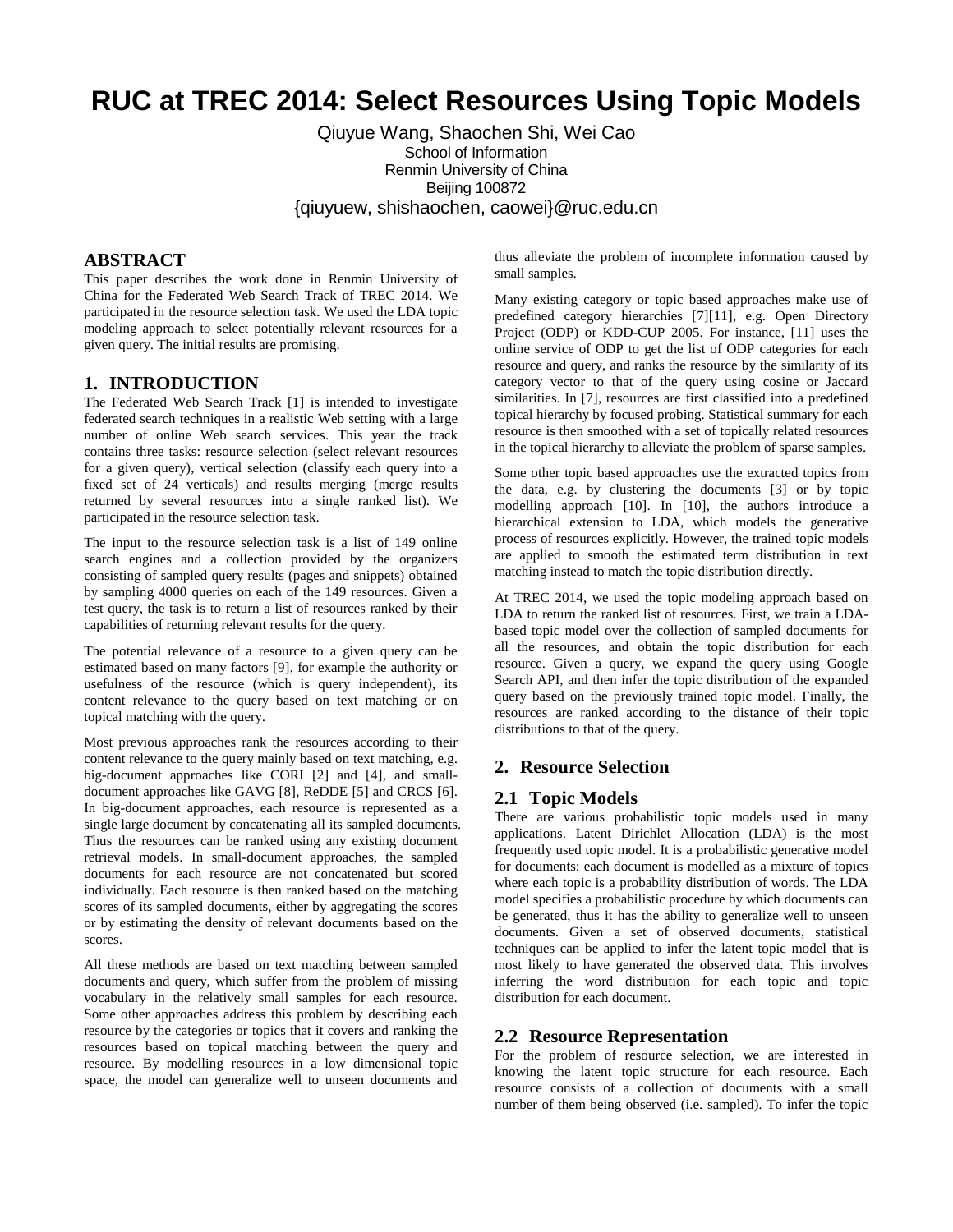distribution of resources, one can model the generation of resources explicitly in a multi-level topic model like the MCTM in [10]. Alternatively in this paper, we investigated two simpler strategies to infer the topic distribution for each resource: bigdocument and small-document strategies.

In the big-document strategy, all the sampled documents for each resource are concatenated to form a single large document. Then the topic model for generating the 149 large documents, each representing a resource, are inferred using a standard Gibbs sampling algorithm implemented in MALLET [13].

At TREC FedWeb 2014, each resource is sampled by 4000 queries with top 10 pages returned for each query being collected, the size of the resulting large document for each resource could be of hundreds of megabytes or even several gigabytes, which renders the inference of topic models on these large documents very inefficient. Inspired by some previous study on predicting page relevance by its snippet [14][15], we concatenate all the top 10 snippets instead of pages returned for each sample query to form the large document for a resource. There are 40,000 sampled snippets for each resource at TREC 2014, but the sizes of the snippets are far smaller than the corresponding Web pages. In addition, for some search engines, like the resource *e122* (Picasa) in FedWeb 2014, all the sampled pages are non-text files, e.g. image or video files, so the big-documents for such engines by concatenating the text from all its sampled pages would be empty, which causes such resources would not be selected for any queries. When we concatenate the sampled snippets however, the titles and descriptions of the snippets would offer textual depictions about the sampled data so that the resource could still have the chance of being selected for relevant queries. The effectiveness of using snippets to represent resources is demonstrated in the experiment results in Section 3. We name this strategy as snippet-based bigdocument strategy.

In the small-document strategy, we treat all the sampled documents for all the resources as one collection and train the topic model over the collection to get the topic distribution for each sampled document. Then we represent the topic distribution of each resource using the mean topic distributions of all its sampled documents. We did not investigate the snippet-based small-document strategy because the snippets are short and LDA topic models in general suffer from the sparse word co-occurrence in short texts.

Before applying MALLET to train topic models, either on the set of large documents or small documents, we preprocess the data by parsing the pages (html, txt, doc, xls, ppt, pdf, xml files) into tokens, removing the stopwords listed in the Indri's standard stopword list, and stemming the tokens with the Krovetz stemmer.

#### **2.3 Query Representation**

Given a test query, we infer a topic distribution for it using the topic model trained on the document collection as described in Section 2.2. As the query is typically very short, it is hard to infer its topic distribution accurately. To overcome the problem, we first expand the given query using Google Search API. We submit the query to the Google Search API, and collect the top 10 snippets returned by the API. The top 50 most frequent terms occurring in the 10 snippets are selected to expand the query. We preprocess the expanded query using the same tokenization, stopword removal and stemming as that used for document preprocessing, and infer the topic distribution for the query with MALLET.

#### **2.4 Resource Ranking and Selection**

With the topic distributions inferred for a resource and query, the relevance of the resource to the query can be measured by the extent that they share the same topics, i.e. the similarity between their topic distributions. The rationale behind this is that if a resource is more topically similar to the query, it is more likely to return relevant results for the query.

A standard function to measure the difference between two probability distributions is the Kullback Leibler (KL) divergence. We compute the KL divergence between the topic distributions of resource *R* and query *Q* as the following and rank the resources accordingly.

$$
D_{KL}(Q \mid \mid R) = \sum_{i=1}^{K} P(t_i \mid Q) \frac{P(t_i \mid Q)}{P(t_i \mid R)}
$$
(1)

where  $K$  is the number of topics, which is an input parameter to the LDA topic model. In Section 3, we evaluate the performance with different *K* values.

## **3. Results**

Table 1 shows the results obtained by evaluating our resource selection approaches on the FedWeb 2013 collection. We evaluate the three strategies of generating resource representations as discussed in Section 2.2, with varying numbers of topics (*K*) in training the LDA topic model. The "engines" column shows the results of the runs generated using the big-document strategy; "search" column is about all the runs generated by the snippetbased big-document strategy; and "docs" column presents the results of the runs generated by the small-document strategy. The performance of runs is measured by the nDCG@20, which is the main evaluation metric used at the FedWeb research selection task.

**Table 1. Performance of variations of the approach on the FedWeb 2013 collection**

| number of<br>topics $(K)$ | engines | nDCG@20<br>search | docs  |
|---------------------------|---------|-------------------|-------|
| 10                        | 0.263   | 0.245             | 0.110 |
| 20                        | 0.282   | 0.203             | 0.163 |
| 30                        | 0.337   | 0.296             | 0.221 |
| 50                        |         | 0.314             | 0.244 |
| 75                        |         | 0.333             | 0.263 |
| 100                       |         | 0.372             | 0.260 |
| 125                       |         | 0.369             |       |
| 150                       |         | 0.366             |       |
| 200                       |         | 0.307             |       |
| 250                       |         | 0.328             |       |

With the increasing number of topics, i.e. larger *K*, training LDA topic models for the big- and small-document strategies becomes more and more inefficient. We failed in generating the results in some cases within a reasonable amount of time. The missing